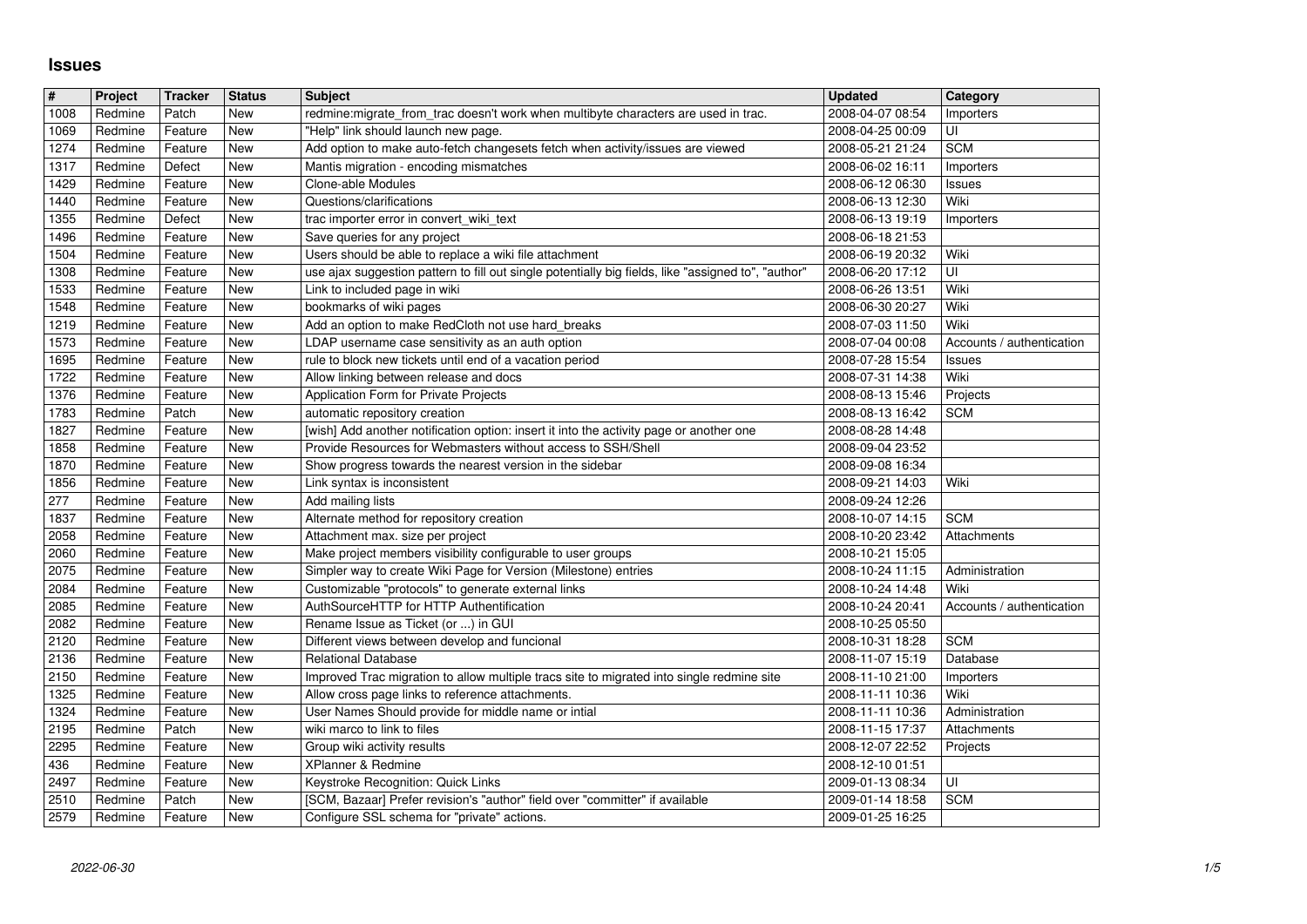| $\overline{\mathbf{t}}$ | Project            | <b>Tracker</b>     | <b>Status</b>     | <b>Subject</b>                                                                                                                   | <b>Updated</b>                       | Category                  |
|-------------------------|--------------------|--------------------|-------------------|----------------------------------------------------------------------------------------------------------------------------------|--------------------------------------|---------------------------|
| 2565                    | Redmine            | Feature            | <b>New</b>        | Replacing projects/add page with projects/settings                                                                               | 2009-01-26 09:31                     | UI                        |
| 2596                    | Redmine            | Feature            | New               | There are X users currently {editing viewing} this ticket                                                                        | 2009-01-27 00:13                     |                           |
| 2614<br>2592            | Redmine<br>Redmine | Feature<br>Feature | New<br>New        | Support different units in "Attachment max. size" field.<br>Suggested new feature: Recent ticket list at right of New Issue page | 2009-01-28 21:08<br>2009-02-03 00:16 | Attachments<br>Issues     |
| 2675                    | Redmine            | Feature            | New               | Watch - add a personal comment                                                                                                   | 2009-02-05 09:25                     |                           |
| 2613                    | Redmine            | Feature            | New               | Define working steps/packages for tickets                                                                                        | 2009-02-05 11:11                     |                           |
| 2671                    | Redmine            | Feature            | New               | Reports to show people's working performance and project overview status.                                                        | 2009-02-09 18:31                     |                           |
| 1462                    | Redmine            | Feature            | New               | Access control to trackers by user roles/profiles                                                                                | 2009-02-27 16:09                     | Issues permissions        |
| 2855<br>2892            | Redmine<br>Redmine | Feature<br>Feature | New<br>New        | Move Authetication Settings to Project Level<br>Filter atom feeds - not see/read your own changes                                | 2009-02-27 16:39<br>2009-03-04 07:52 | Administration<br>Feeds   |
| 2918                    | Redmine            | Feature            | New               | Cross-project file search                                                                                                        | 2009-03-07 14:07                     | Search engine             |
| 2947                    | Redmine            | Feature            | New               | Add a wrapping-setting button to edit-windows                                                                                    | 2009-03-11 00:42                     | Wiki                      |
| 2953                    | Redmine            | Feature            | New               | application launch URLs not rendered as link                                                                                     | 2009-03-12 19:06                     | Wiki                      |
| 2958                    | Redmine            | Feature            | New               | Different assignement for different roles                                                                                        | 2009-03-12 19:23                     | Administration            |
| 2951<br>2965            | Redmine<br>Redmine | Feature<br>Feature | New<br>New        | I would like to see Summery filtered on Versions<br><b>CAS Authentication</b>                                                    | 2009-03-13 12:18<br>2009-03-13 23:26 | Accounts / authentication |
| 2973                    | Redmine            | Feature            | New               | using smaller then or bigger then to all valid fields                                                                            | 2009-03-15 20:25                     | UI                        |
| 3031                    | Redmine            | Feature            | New               | context menu won't allow Assigned_To change cross projects                                                                       | 2009-03-23 18:10                     |                           |
| 2576                    | Redmine            | Patch              | New               | Partially decouple application_helper.rb from Gravatar                                                                           | 2009-03-24 22:34                     |                           |
| 3059<br>3103            | Redmine<br>Redmine | Feature<br>Feature | New<br>New        | Placement of input controls when adding related issue<br>function suggestion about open area of information                      | 2009-03-27 11:15<br>2009-04-02 07:45 | UI                        |
| 3146                    | Redmine            | Feature            | New               | Optional Filters in custom queries                                                                                               | 2009-04-09 13:14                     |                           |
| 2538                    | Redmine            | Feature            | New               | Fine-grain controll over ticket view permissions                                                                                 | 2009-04-12 18:08                     | <b>Issues permissions</b> |
| 3205                    | Redmine            | Feature            | New               | Wiki "Blocks"                                                                                                                    | 2009-04-20 12:20                     | Wiki                      |
| 3266                    | Redmine            | Feature            | New               | Commit ID syntaxn sugar/parsing                                                                                                  | 2009-04-30 00:41                     | <b>Text formatting</b>    |
| 3046<br>3269            | Redmine<br>Redmine | Feature<br>Feature | New<br>New        | Mix associated revisions with journal entries<br>Writing a single batch file for all rake tasks                                  | 2009-05-01 11:28<br>2009-05-14 00:15 | Issues                    |
| 3357                    | Redmine            | Patch              | New               | Revision log relative to current location in the Repository Browser                                                              | 2009-05-18 23:00                     | <b>SCM</b>                |
| 3365                    | Redmine            | Feature            | New               | Consolidated time reports across projects [enhancement]                                                                          | 2009-05-19 20:50                     | Administration            |
| 426                     | Redmine            | Feature            | New               | In Reports, simple Show Estimated Time/Hours assigned to Each USER                                                               | 2009-05-20 00:23                     |                           |
| 1601                    | Redmine            | Patch              | New               | Make second level navigation for all views in repository controller                                                              | 2009-05-23 15:37                     | <b>SCM</b>                |
| 3393<br>3508            | Redmine<br>Redmine | Feature<br>Feature | New<br>New        | Trac importer: customizable trackers mapping<br>Migrating individual project from redmine to another instance of redmine         | 2009-05-25 20:31<br>2009-06-18 08:27 | Importers                 |
| 3563                    | Redmine            | Feature            | New               | Button "feedback required"                                                                                                       | 2009-06-30 15:38                     | <b>Issues</b>             |
| 3555                    | Redmine            | Feature            | New               | Search for My Issues                                                                                                             | 2009-06-30 21:41                     | Search engine             |
| 2876                    | Redmine            | Feature            | New               | A simple plan for wiki concurrent edition                                                                                        | 2009-06-30 22:34                     | Wiki                      |
| 3578<br>2114            | Redmine<br>Redmine | Defect<br>Patch    | New<br><b>New</b> | Subversion fetch_changesets does not handle moved (root-)directories                                                             | 2009-07-01 22:24<br>2009-07-16 16:45 | <b>SCM</b>                |
| 3684                    | Redmine            | Feature            | <b>New</b>        | Fixed Bugs in Importer Area<br>Cucumber features in wiki                                                                         | 2009-07-31 09:11                     | Importers<br>Wiki         |
| 3714                    | Redmine            | Feature            | New               | Forums - Categories, Separators and announcing                                                                                   | 2009-08-06 03:54                     | Forums                    |
| 3749                    | Redmine            | Patch              | New               | Wiki. TOC. The standardised anchors and admissible "fragment" part of URI.                                                       | 2009-08-18 01:10                     | Wiki                      |
| 3575<br>3788            | Redmine<br>Redmine | Feature<br>Feature | Reopened<br>New   | Diff with older revision<br>Fields with dropdowns should not show if there are no values                                         | 2009-08-26 11:23<br>2009-08-27 19:48 | <b>SCM</b>                |
|                         |                    |                    |                   |                                                                                                                                  |                                      |                           |
|                         |                    |                    |                   |                                                                                                                                  |                                      |                           |
|                         |                    |                    |                   |                                                                                                                                  |                                      |                           |
|                         |                    |                    |                   |                                                                                                                                  |                                      |                           |
|                         |                    |                    |                   |                                                                                                                                  |                                      |                           |
|                         |                    |                    |                   |                                                                                                                                  |                                      |                           |
|                         |                    |                    |                   |                                                                                                                                  |                                      |                           |
|                         |                    |                    |                   |                                                                                                                                  |                                      |                           |
|                         |                    |                    |                   |                                                                                                                                  |                                      |                           |
|                         |                    |                    |                   |                                                                                                                                  |                                      |                           |
|                         |                    |                    |                   |                                                                                                                                  |                                      |                           |
|                         |                    |                    |                   |                                                                                                                                  |                                      |                           |
|                         |                    |                    |                   |                                                                                                                                  |                                      |                           |
|                         |                    |                    |                   |                                                                                                                                  |                                      |                           |
|                         |                    |                    |                   |                                                                                                                                  |                                      |                           |
|                         |                    |                    |                   |                                                                                                                                  |                                      |                           |
|                         |                    |                    |                   |                                                                                                                                  |                                      |                           |
|                         |                    |                    |                   |                                                                                                                                  |                                      |                           |
|                         |                    |                    |                   |                                                                                                                                  |                                      |                           |
|                         |                    |                    |                   |                                                                                                                                  |                                      |                           |
|                         |                    |                    |                   |                                                                                                                                  |                                      |                           |
|                         |                    |                    |                   |                                                                                                                                  |                                      |                           |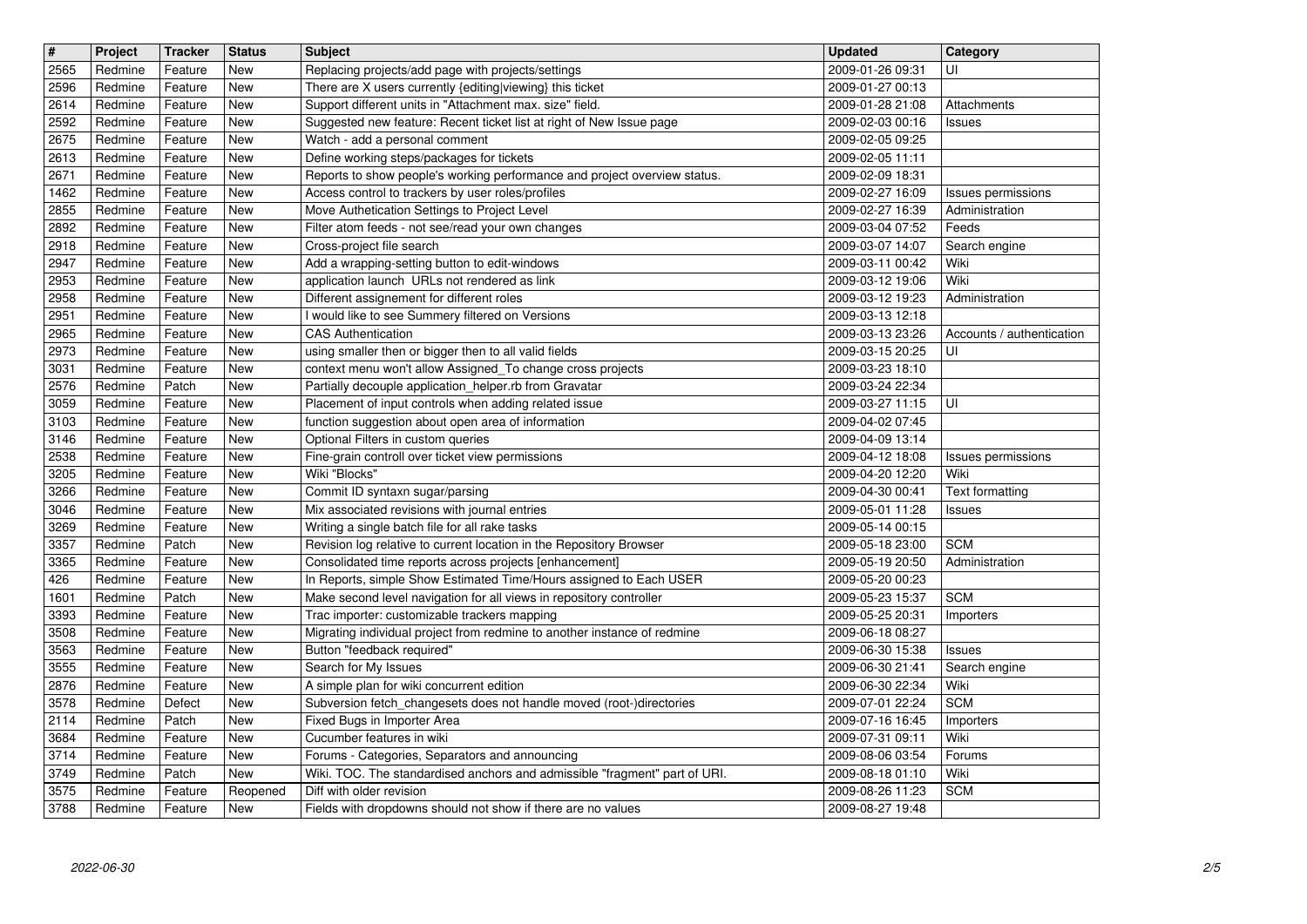| $\overline{\mathbf{H}}$ | Project            | <b>Tracker</b>     | <b>Status</b>                    | <b>Subject</b>                                                                                                               | <b>Updated</b>                       | Category                               |
|-------------------------|--------------------|--------------------|----------------------------------|------------------------------------------------------------------------------------------------------------------------------|--------------------------------------|----------------------------------------|
| 3775<br>3803            | Redmine<br>Redmine | Feature<br>Patch   | <b>New</b><br><b>New</b>         | Request project access by new users<br>Show custom user fields in csv export of time entry reports                           | 2009-08-28 10:26<br>2009-09-01 15:01 | Permissions and roles<br>Time tracking |
| 3833                    | Redmine            | Feature            | <b>New</b>                       | Time tracking enhancement                                                                                                    | 2009-09-12 15:15                     | Time tracking                          |
| 3901                    | Redmine            | Patch              | New                              | Make length of short project description customizable                                                                        | 2009-09-23 08:46                     |                                        |
| 3926<br>2315            | Redmine<br>Redmine | Feature<br>Feature | <b>New</b><br>New                | Permissions for time tracking<br>Different repository access rights for different users                                      | 2009-10-01 00:27<br>2009-10-04 22:28 | Time tracking<br><b>SCM</b>            |
| 3980                    | Redmine            | Feature            | New                              | Add a group of projects to user account                                                                                      | 2009-10-06 19:47                     | Administration                         |
| 3991                    | Redmine            | Feature            | New                              | Provide basic metadata in issue atom feed even when there are no changes                                                     | 2009-10-07 18:15                     | Feeds                                  |
| 4002<br>4003            | Redmine<br>Redmine | Feature<br>Feature | New<br><b>New</b>                | support adding a local user account per repository for ssh access<br>Let user choose created repository type                 | 2009-10-08 17:43<br>2009-10-08 17:46 | Administration<br>Administration       |
| 4013                    | Redmine            | Feature            | New                              | Have one color for one project/subproject                                                                                    | 2009-10-09 23:25                     | UI                                     |
| 3963                    | Redmine            | Feature            | New                              | Associate a hostname to a particular project                                                                                 | 2009-10-11 12:06                     |                                        |
| 4032<br>3951            | Redmine<br>Redmine | Feature<br>Defect  | New<br>New                       | Wiki attachment history<br>The SubversionAdapter entries function should use io.readlines instead of io.read                 | 2009-10-15 09:42<br>2009-10-16 18:09 | Wiki<br><b>SCM</b>                     |
| 4066                    | Redmine            | Feature            | New                              | Obfuscate email links                                                                                                        | 2009-10-21 12:38                     | Email notifications                    |
| 4037                    | Redmine            | Feature            | New                              | LDAP-Memberlist too big                                                                                                      | 2009-10-23 19:44                     | Accounts / authentication              |
| 4101<br>4162            | Redmine<br>Redmine | Feature<br>Feature | New<br>New                       | Ability to prevent a news item from appearing in the front page and the central news feed.<br>Allow static urls for searches | 2009-10-24 13:02<br>2009-11-03 21:39 | News<br>Search engine                  |
| 4091                    | Redmine            | Feature            | <b>New</b>                       | "Comment" link for issues                                                                                                    | 2009-11-08 10:39                     | UI                                     |
| 4111                    | Redmine            | Feature            | New                              | integrate Issues with basecamp TODO                                                                                          | 2009-11-09 16:31                     |                                        |
| 3888<br>4089            | Redmine<br>Redmine | Feature<br>Feature | <b>New</b><br>Reopened           | Apply styles across multiple paragraphs<br>Fires a warning if required custom fields exist when migrating                    | 2009-11-11 17:33<br>2009-11-11 22:59 | <b>Text formatting</b><br>Importers    |
| 4212                    | Redmine            | Feature            | New                              | Documents and Wiki tied to Redmine Versions                                                                                  | 2009-11-13 06:23                     | Documents                              |
| 4128                    | Redmine            | Feature            | New                              | Copy project settings to subprojects                                                                                         | 2009-11-16 17:25                     | Projects                               |
| 4237<br>4258            | Redmine<br>Redmine | Feature<br>Feature | New<br>New                       | Default View for Documents<br>Improve tab order in wikis                                                                     | 2009-11-19 20:35<br>2009-11-20 20:01 | Documents<br>Wiki                      |
| 3497                    | Redmine            | Feature            | New                              | "duplicates" relation invalidates roadmap percentage                                                                         | 2009-11-22 23:58                     | Roadmap                                |
| 371                     | Redmine            | Feature            | New                              | Show time tracking in the changelog/roadmap                                                                                  | 2009-11-23 00:27                     | Roadmap                                |
| 376<br>1764             | Redmine<br>Redmine | Feature<br>Patch   | New<br>New                       | An option to have all the forums browsable from one place<br>Add session_config option-stubs to environment-config           | 2009-11-23 01:00<br>2009-11-23 02:34 | Forums<br>Accounts / authentication    |
| 2696                    | Redmine            | Patch              | New                              | Add subcategory to category                                                                                                  | 2009-11-23 14:56                     | <b>Issues</b>                          |
| 4280                    | Redmine            | Feature            | New                              | Reporting capabilities                                                                                                       | 2009-11-24 17:04                     | Roadmap                                |
| 4288<br>4191            | Redmine<br>Redmine | Feature<br>Feature | New<br>New                       | Maintain activity traces of an issue after it has been deleted<br>Adding spent time through emails                           | 2009-11-26 20:00<br>2009-11-28 13:16 | <b>Issues</b><br>Email receiving       |
| 4141                    | Redmine            | Defect             | New                              | Attachments added in a comment via email are not displayed in the ticket history                                             | 2009-11-28 13:16                     | Email receiving                        |
| 4321                    | Redmine            | Feature            | New                              | Referencing issues in commit messages needs extra action                                                                     | 2009-12-03 06:11                     | Issues                                 |
| 4269                    | Redmine            | Feature            | <b>New</b>                       | Allow ca_path option for reposman.rb to validate peer certificate                                                            | 2009-12-04 15:05                     |                                        |
| 4348<br>4356            | Redmine<br>Redmine | Feature<br>Feature | New<br>$\overline{\mathsf{New}}$ | Issue summary could present daily statistics in a graph<br>add ability Plugin may contain the theme for Redmine              | 2009-12-07 20:49<br>2009-12-08 14:46 | <b>Issues</b><br>Plugin API            |
| 4349                    | Redmine            | Feature            | New                              | Choose startpage in My account                                                                                               | 2009-12-09 04:09                     | Accounts / authentication              |
| 2370                    | Redmine            | Feature            | New                              | Vacations overview                                                                                                           | 2009-12-15 01:15                     | Plugin Request                         |
| 4470<br>4374            | Redmine<br>Redmine | Feature<br>Feature | New<br>New                       | The text width should be able to adaptive<br>Issues - Description preview on hover                                           | 2009-12-22 13:40<br>2009-12-24 19:51 | UI<br>UI                               |
|                         |                    |                    |                                  |                                                                                                                              |                                      |                                        |
|                         |                    |                    |                                  |                                                                                                                              |                                      |                                        |
|                         |                    |                    |                                  |                                                                                                                              |                                      |                                        |
|                         |                    |                    |                                  |                                                                                                                              |                                      |                                        |
|                         |                    |                    |                                  |                                                                                                                              |                                      |                                        |
|                         |                    |                    |                                  |                                                                                                                              |                                      |                                        |
|                         |                    |                    |                                  |                                                                                                                              |                                      |                                        |
|                         |                    |                    |                                  |                                                                                                                              |                                      |                                        |
|                         |                    |                    |                                  |                                                                                                                              |                                      |                                        |
|                         |                    |                    |                                  |                                                                                                                              |                                      |                                        |
|                         |                    |                    |                                  |                                                                                                                              |                                      |                                        |
|                         |                    |                    |                                  |                                                                                                                              |                                      |                                        |
|                         |                    |                    |                                  |                                                                                                                              |                                      |                                        |
|                         |                    |                    |                                  |                                                                                                                              |                                      |                                        |
|                         |                    |                    |                                  |                                                                                                                              |                                      |                                        |
|                         |                    |                    |                                  |                                                                                                                              |                                      |                                        |
|                         |                    |                    |                                  |                                                                                                                              |                                      |                                        |
|                         |                    |                    |                                  |                                                                                                                              |                                      |                                        |
|                         |                    |                    |                                  |                                                                                                                              |                                      |                                        |
|                         |                    |                    |                                  |                                                                                                                              |                                      |                                        |
|                         |                    |                    |                                  |                                                                                                                              |                                      |                                        |
|                         |                    |                    |                                  |                                                                                                                              |                                      |                                        |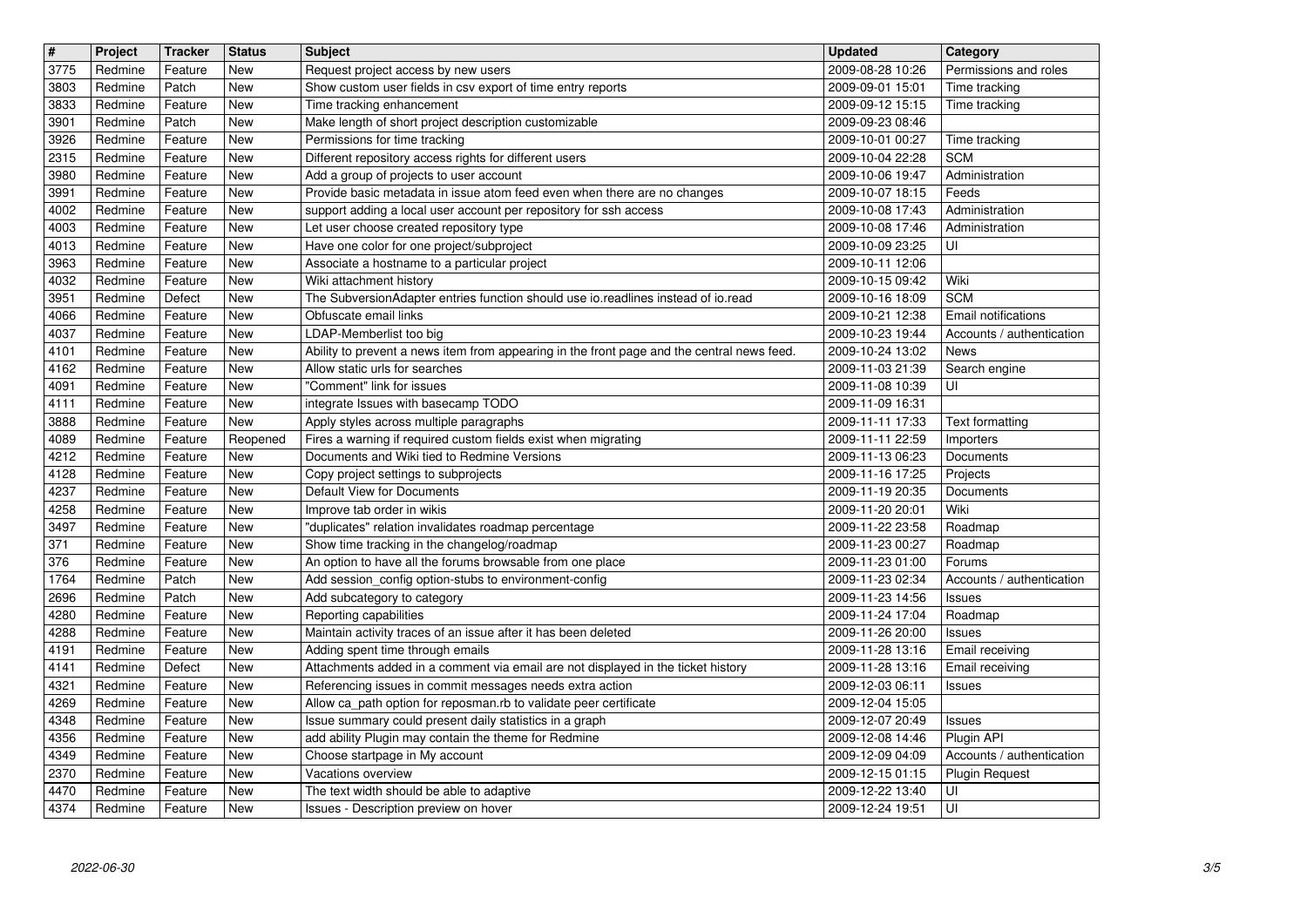| $\sqrt{t}$ | Project | <b>Tracker</b> | <b>Status</b> | <b>Subject</b>                                                                            | <b>Updated</b>                       | Category                  |
|------------|---------|----------------|---------------|-------------------------------------------------------------------------------------------|--------------------------------------|---------------------------|
| 4432       | Redmine | Feature        | <b>New</b>    | Custom highlighting for certain user-role comments                                        | 2009-12-25 20:38                     | UI                        |
| 4448       | Redmine | Defect         | <b>New</b>    | Subversion password cleanly visible in the process list and some logs                     | 2009-12-26 17:16                     | <b>SCM</b>                |
| 4485       | Redmine | Feature        | <b>New</b>    | Create an ACL privilege for assigning tickets                                             | 2009-12-29 14:23                     | Issues permissions        |
| 4507       | Redmine | Feature        | New           | Changing field order to input Firstname and Lastname                                      | 2010-01-01 11:42                     | UI                        |
| 2197       | Redmine | Patch          | Reopened      | protect user email from spmamer                                                           | 2010-01-03 03:48                     | Email notifications       |
| 4535       | Redmine | Patch          | <b>New</b>    | Import Target Version from Mantis                                                         | 2010-01-07 23:25                     | Importers                 |
| 2597       | Redmine | Feature        | <b>New</b>    | Allow users to choose on which specific events they want to be notified                   | 2010-01-08 14:51                     | Email notifications       |
| 4554       | Redmine | Feature        | <b>New</b>    | mark the issue as "duplicate" when I add the related issue                                | 2010-01-12 20:32                     | <b>Issues</b>             |
| 4555       | Redmine | Feature        | <b>New</b>    | share filters with teams                                                                  | 2010-01-12 20:32                     | <b>Issues</b>             |
| 4558       | Redmine | Feature        | <b>New</b>    | watch categories and users                                                                | 2010-01-12 22:31                     |                           |
| 4571       | Redmine | Patch          | <b>New</b>    | Allow labels for Redmine links                                                            | 2010-01-13 15:40                     | Text formatting           |
| 4588       | Redmine | Defect         | <b>New</b>    | In status form of version view, link to issues results limited.                           | 2010-01-15 02:11                     |                           |
| 4520       | Redmine | Patch          | <b>New</b>    | Simplify URL Matching in Redmine                                                          | 2010-01-15 18:13                     | <b>Text formatting</b>    |
| 4635       | Redmine | Patch          | <b>New</b>    |                                                                                           |                                      |                           |
| 4685       | Redmine | Feature        | <b>New</b>    | Filter by Role clause<br>Custom single issue views                                        | 2010-01-22 16:06<br>2010-01-28 23:11 | <b>Issues</b><br>UI       |
| 4705       | Redmine | Patch          | <b>New</b>    | Allow selection of up to five fields in timelog report                                    | 2010-02-01 13:27                     | Time tracking             |
| 4717       | Redmine | Feature        | <b>New</b>    | Make wiki tab link use the actual link that contains the page name.                       | 2010-02-02 15:21                     | Wiki                      |
| 4714       | Redmine | Feature        | <b>New</b>    | hide "Projects" from the main menu for anonymous users, when there are no public projects | 2010-02-05 10:19                     | Issues permissions        |
| 4744       | Redmine | Feature        | <b>New</b>    | Maintain File and Document meta data                                                      | 2010-02-05 15:42                     | Attachments               |
| 4746       | Redmine | Feature        | <b>New</b>    | Adapt repository statistics charts to number of developers                                | 2010-02-05 17:12                     | <b>SCM</b>                |
| 4316       | Redmine | Feature        | <b>New</b>    | about timelog approval workflow                                                           | 2010-02-06 03:12                     | Time tracking             |
| 4768       | Redmine | Feature        | <b>New</b>    | "issue category" should have a "description" field                                        | 2010-02-08 22:07                     | <b>Issues</b>             |
| 4582       | Redmine | Feature        | <b>New</b>    | Automaticly set an issue status when an issue is first assigned                           | 2010-02-10 01:45                     | <b>Issues</b>             |
| 4695       | Redmine | Feature        | <b>New</b>    | Stack trace formatting                                                                    | 2010-02-10 03:15                     | <b>Text formatting</b>    |
| 4799       | Redmine | Feature        | <b>New</b>    | Issue Custom Fields Parent-Child                                                          | 2010-02-11 01:05                     | Custom fields             |
| 4827       | Redmine | Feature        | New           | Tags on `media` / `data sets` (issues, projects, file etc)                                | 2010-02-13 04:27                     | Custom fields             |
| 4829       | Redmine | Feature        | <b>New</b>    | Write an installer                                                                        | 2010-02-13 05:31                     |                           |
| 4835       | Redmine | Feature        | <b>New</b>    | Mono compatable .NET implementation of the redmine API                                    | 2010-02-13 10:22                     | <b>REST API</b>           |
| 1557       | Redmine | Feature        | <b>New</b>    | LDAP Synchronization                                                                      | 2010-02-17 21:18                     | LDAP                      |
| 4882       | Redmine | Feature        | <b>New</b>    | Email receiving through MAPI                                                              | 2010-02-19 19:55                     | Email receiving           |
| 3537       | Redmine | Feature        | <b>New</b>    | members on the project to be watched                                                      | 2010-02-21 16:10                     | Permissions and roles     |
| 4814       | Redmine | Feature        | <b>New</b>    | Option to prevent removing all members with a certain role                                | 2010-02-22 05:51                     | Projects                  |
| 4909       | Redmine | Feature        | <b>New</b>    | Users nenu                                                                                | 2010-02-24 22:02                     | Accounts / authentication |
| 4960       | Redmine | Feature        | <b>New</b>    | Links to latest version of all files modified by a tickets associated revisions           | 2010-03-02 02:19                     |                           |
| 4977       | Redmine | Patch          | <b>New</b>    | LDAP user cant change username and email                                                  | 2010-03-03 17:30                     | LDAP                      |
| 4980       | Redmine | Feature        | <b>New</b>    | Reference to a commit in a different project                                              | 2010-03-03 20:54                     |                           |
| 4956       | Redmine | Defect         | <b>New</b>    | Proejct Settings submenu disappearing when viewing another controller                     | 2010-03-04 06:33                     | UI                        |
| 4987       | Redmine | Feature        | New           | Convert internal URLs to canonic wiki links                                               | 2010-03-04 23:15                     | Wiki                      |
| 4994       | Redmine | Defect         | New           | Issue global custom fields should be available in filters only for their trackers         | 2010-03-08 07:34                     | Custom fields             |
| 2748       | Redmine | Patch          | New           | Improved Trac-Importer with subversion repository migration                               | 2010-03-08 21:58                     | Importers                 |
| 5017       | Redmine | Feature        | New           | Custom columns on Admin/Users page                                                        | 2010-03-09 16:42                     |                           |
| 5020       | Redmine | Defect         | New           | Advanced Subversion Integration Howto is confusing                                        | 2010-03-09 20:41                     | Documentation             |
| 2481       | Redmine | Feature        | New           | Improved issue update (+post real-life project information).                              | 2010-03-10 09:41                     | <b>Issues</b>             |
|            |         |                |               |                                                                                           |                                      |                           |
|            |         |                |               |                                                                                           |                                      |                           |
|            |         |                |               |                                                                                           |                                      |                           |
|            |         |                |               |                                                                                           |                                      |                           |
|            |         |                |               |                                                                                           |                                      |                           |
|            |         |                |               |                                                                                           |                                      |                           |
|            |         |                |               |                                                                                           |                                      |                           |
|            |         |                |               |                                                                                           |                                      |                           |
|            |         |                |               |                                                                                           |                                      |                           |
|            |         |                |               |                                                                                           |                                      |                           |
|            |         |                |               |                                                                                           |                                      |                           |